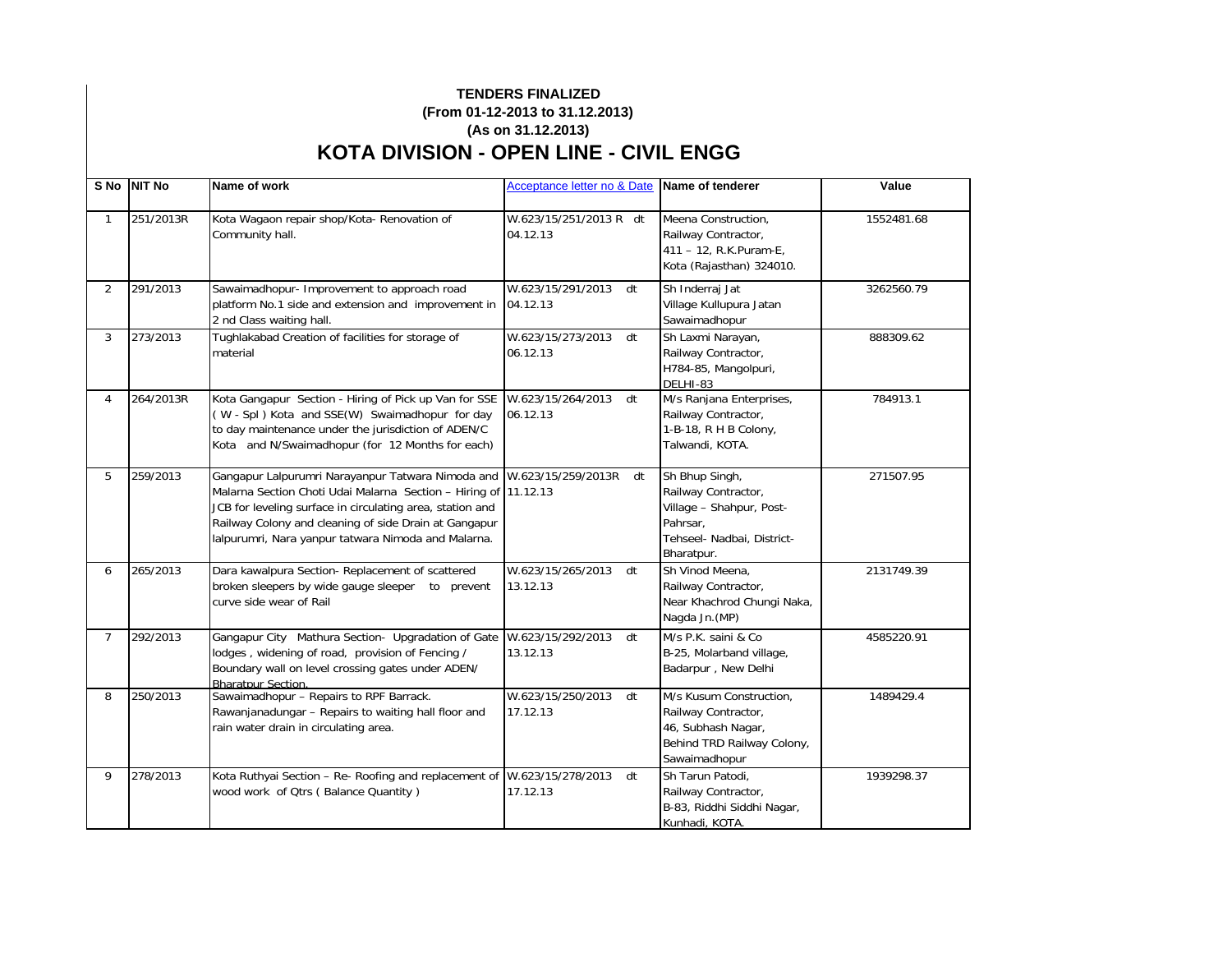| 10 | 216/2013 | ADEN-Ramganjmandi section- Repairs to road surface W.623/15/216/2013 dt<br>of colony at Dara, Morak, Ravtha Road, Daddevi and<br>Jhalawar road.                                                                                                                                                                                                                                  | 17.12.13                            | M/s Nayak Brothers,<br>Railway Contractor,<br>New Basti, Tullapura<br>Kota-Jn. 324002 (Rajasthan).                     | 2483137.2   |
|----|----------|----------------------------------------------------------------------------------------------------------------------------------------------------------------------------------------------------------------------------------------------------------------------------------------------------------------------------------------------------------------------------------|-------------------------------------|------------------------------------------------------------------------------------------------------------------------|-------------|
| 11 | 211/2013 | ADEN/ Ramganjmandi Section- Repairs of valley<br>qutter, replacement of AC sheet and<br>aluminum painting under SSE (W) Bhawanimandi.                                                                                                                                                                                                                                            | W.623/15/211/2013<br>dt<br>17.12.13 | T.Square Associates,<br>Railway Contractor,<br>95, Dak Bunglow road,<br>Kota-Jn. 324002 (Rajasthan).                   | 1388864.23  |
| 12 | 254/2013 | Kota Division- Repairs to inter platform transfer<br>facility/Pathway at Gangapur, Bharatpur,<br>Ramganjmandi, Bawanimandi, and Bayana Stations for<br>physically handicapped persons.                                                                                                                                                                                           | W.623/15/254/2013<br>dt<br>17.12.13 | M/s Prayag Construction,<br>Greater Noida,<br>Distt. Gautam Budh Nagar<br>(U.P) PIN -201301.                           | 1949119.29  |
| 13 | 261/2013 | Kota Mathura Section- Hiring of Pick up Van for SSE (<br>W) Bayana and SSE(W) Bharatpur for day to day<br>maintenance under the jurisdiction of ADEN/Gangapur<br>and ADEN/Bharatpur<br>(12)<br>Months for each).                                                                                                                                                                 | W.623/15/261/2013<br>dt<br>18.12.13 | Sh Amit Bansal,<br>Railway Contractor,<br>C/o Rajendra Prasad Bansal,<br>New Sabji Mandi, BAYANA                       | 805868.12   |
| 14 | 220/2013 | ADEN Shamgarh Section - Repairs to Valley Gutter &<br>COP of Platform at Shamgarh Chaumahla, Suvasra<br>Vikramgarhalot Mehitpurroad and Garoth stations.                                                                                                                                                                                                                         | W.623/15/220/2013<br>dt<br>19.12.13 | Sh Sanjay Saki,<br>Railway Contractor,<br>New Bus Stand Road,<br>SUVASARA (Distt Mandsaur)<br>-458888.                 | 609054.88   |
| 15 | 327/2013 | Kota Division - Extension of cover over platform with<br>aluminum sheet at Vikramgarhalot,<br>Suvasra,<br>Indergarh sumerganjmnadi, Chaumahala, Shamgarh<br>and Dakaniyatalav station with<br>water booth light fans and benches and kota stone<br>flooring.                                                                                                                     | W.623/15/327/2013<br>dt<br>19.12.13 | R-Kad Consultants,<br>Railway Contractor,<br>154, Jawahar marg,<br>Indore (MP) 452007.                                 | 13954588.54 |
| 16 | 355/2013 | Dakaniya Talav- Supply of quarry dust and loading into<br>hoppers / Wagons of any one depot Mala siding<br>/Garoth / chumahala/ Mehidpur Depot (in connection<br>with regarding of track at Dakaniya Talav)                                                                                                                                                                      | W.623/15/355/2013<br>dt<br>19.12.13 | Dinesh Kumar Mangilal Jain,<br>Railway Contractor,<br>Station Road,<br>Mehidpur Road (Dist-Ujjain)<br>(M.P) PIN-456440 | 8572512     |
| 17 | 125/2013 | Kota Thermal Power station Siding (Deposit Work)<br>Through weld renewal in 60 Kg. / 52 kg rails at site<br>using road cum rail mobile / stationary Flash Butt<br>welding plant in Kota Thermal Power station Siding<br>railway siding from Gurla/ Chambal "C" Cabin to Kota<br>Thermal Power station Siding/ sakatpura Marshalling<br>Yard Total 1820 joints (Total 11.050 Kms) | W.623/15/125/2013<br>dt<br>21.12.13 | Sh Khem Chand,<br>Railway Contractor,<br>D.47/203 A, Girjaghar,<br>Amrumal katra, Godowalia,<br>VARANASI-221010.       | 10654242.03 |